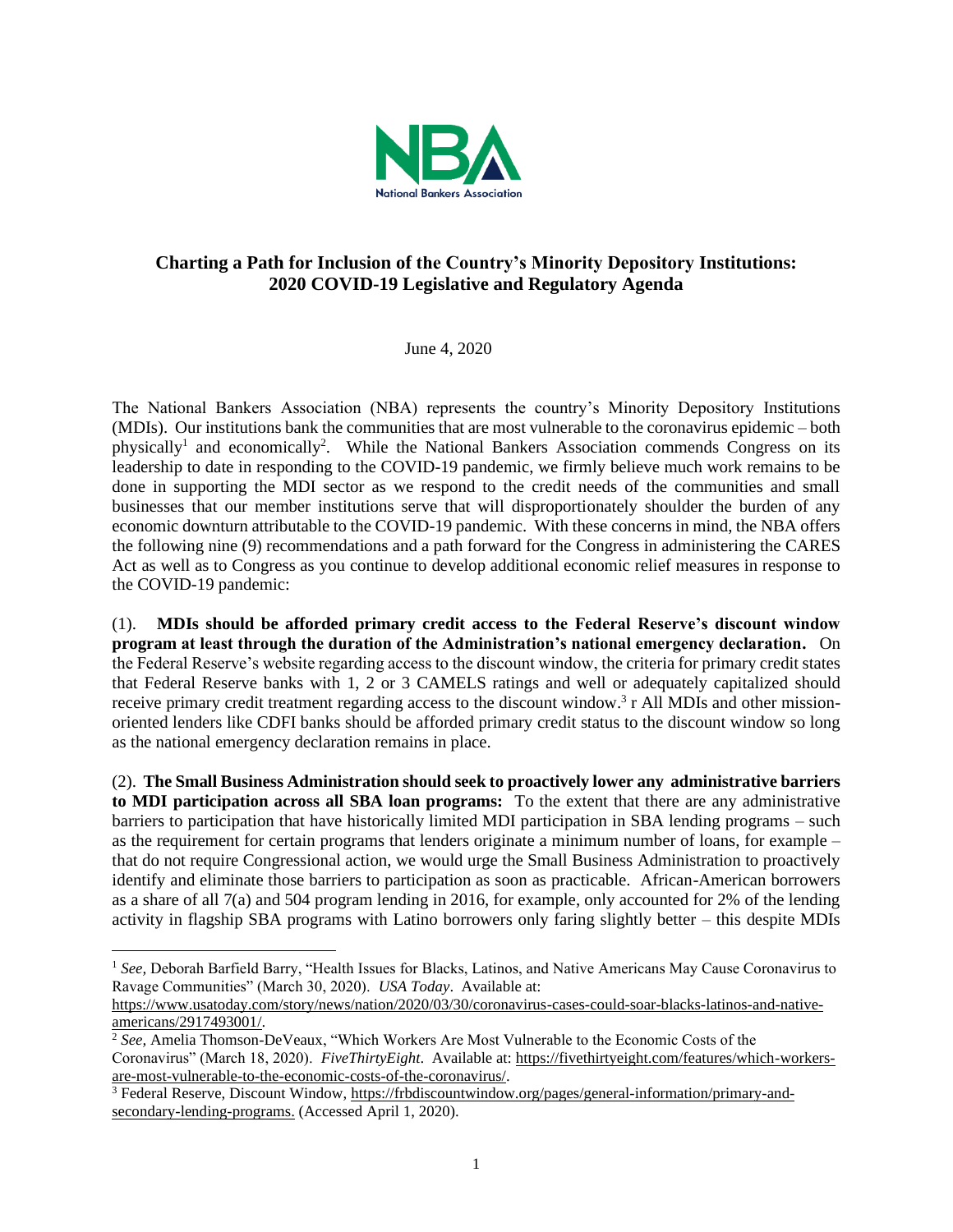having an established track record of higher rates of small business and SBA lending to diverse entrepreneurs and a willingness to do larger SBA loans to diverse entrepreneurs relative to non-MDIs.<sup>4</sup> The best way to ensure that the SBA-related provisions of the CARES Act and any subsequent relief measures administrated through the SBA actually makes it way to diverse entrepreneurs, LMI communities, and the nonprofit institutions that serve LMI communities and communities of color is to take affirmatives steps to ensure that every MDI has the ability to fully participate in every SBA program. Affirmative steps would include goals for diverse entrepreneur participation in COVID-19 related SBA programs<sup>5</sup>, targeted efforts to ensure that MDIs are delivery channels for diverse entrepreneurs such as creating an MDI Coordinator within the SBA's Office of Advocacy similar to federal banking regulators' MDI-specific liaisons, and adequately compensating lenders for program participation by establishing a reasonable rate floor, *supra*. Diverse entrepreneurs, nonprofit institutions that serve LMI communities and communities of color, and LMI communities are the most economically vulnerable during and in the aftermath of the COVID-19 pandemic. Accordingly, we believe that the SBA should proactively lower any administrative barriers to participation to ensure broad support of MDI participation in existing SBA programs as well as those established through the CARES Act and any subsequent COVID-19 relief measures that will help to ensure a robust and inclusive economic recovery.

(3). **The Small Business Committees should proactively seek to expand the SBA's lending capacity by incorporating MDIs and CDFIs into the SBA's direct lending programs and other programs that would expand the SBA's reach and capacity during the COVID-19 response:** Under normal circumstances, we understand that certain SBA programs like the Disaster Loan Program and even the SBA's Microloan Program are rightly limited to either the SBA directly or to a narrow universe of nonprofit lenders. But in a time of crisis where the pace at which relief is extended is paramount and the SBA could easily be overwhelmed, mission-oriented financial institutions like MDIs and CDFI banks should be force multipliers for the SBA in helping them expand their reach to diverse entrepreneurs and nonprofit institutions that service the credit needs of LMI communities and communities of color. We therefore ask that in the next COVID-19 related economic relief package, the House and Senate Small Business Committees proactively lower the barriers to participation and provide direct financial support to MDIs and CDFI banks for inclusion in SBA programs like the Disaster Loan and Microloan Programs that currently do not allow for direct participation from mission-oriented lenders.

(4). **Key provisions of the House-sponsored "Take Responsibility for Workers and Families Act" expanding the capacity of MDIs and CDFIs must be a part of the next COVID-19 economic relief package:** Sections 206 (a \$1 billion supplemental appropriation for the Community Development Financial Institutions Fund), 207 (expanding key MDI sector support provisions like the Minority Bank Deposit Program), and 208 (zero-interest loans to CDFIs and MDIs with < \$1B in assets to expand their capacity to meet the emergency financing needs of diverse and LMI customers, nonprofit institutions, and small businesses) of the "Take Responsibility for Workers and Families Act" make the kind of investments in the CDFI Fund and in MDIs that are necessary to expand our institutions' capacity to lend and respond to the

<sup>4</sup> *See,* The Milken Institute, "The Partnership for Lending in Underserved Markets: Increasing Minority Entrepreneurs'' Access to Capital" at 9. Available at: [https://milkeninstitute.org/sites/default/files/reports](https://milkeninstitute.org/sites/default/files/reports-pdf/PLUM-Capstone-Report.pdf)[pdf/PLUM-Capstone-Report.pdf.](https://milkeninstitute.org/sites/default/files/reports-pdf/PLUM-Capstone-Report.pdf) *See also*, Federal Deposit Insurance Corporation, "Minority Depository Institutions: Structure, Performance, and Social Impact" at 64-67. Available at: [https://www.fdic.gov/regulations/resources/minority/2019-mdi-study/full.pdf.](https://www.fdic.gov/regulations/resources/minority/2019-mdi-study/full.pdf)

<sup>&</sup>lt;sup>5</sup> Entrepreneurs of color constitute 15% of all U.S. businesses, so the SBA should make best efforts to ensure that 15% of funds dispersed as a part of the economic response to the COVID-19 epidemic. *See*, Minority Business Development Agency, "State of Minority Business Enterprise" (December 8, 2019). Available at: [https://www.mbda.gov/page/state-minority-business-enterprise-smobe-data-state.](https://www.mbda.gov/page/state-minority-business-enterprise-smobe-data-state) 

In light of the SBA's track record with diverse entrepreneurs and MDIs long-standing commitment to diverse entrepreneurs, the SBA should proactively seek opportunities to work with MDIs as delivery channels for lending to diverse entrepreneurs and nonprofits.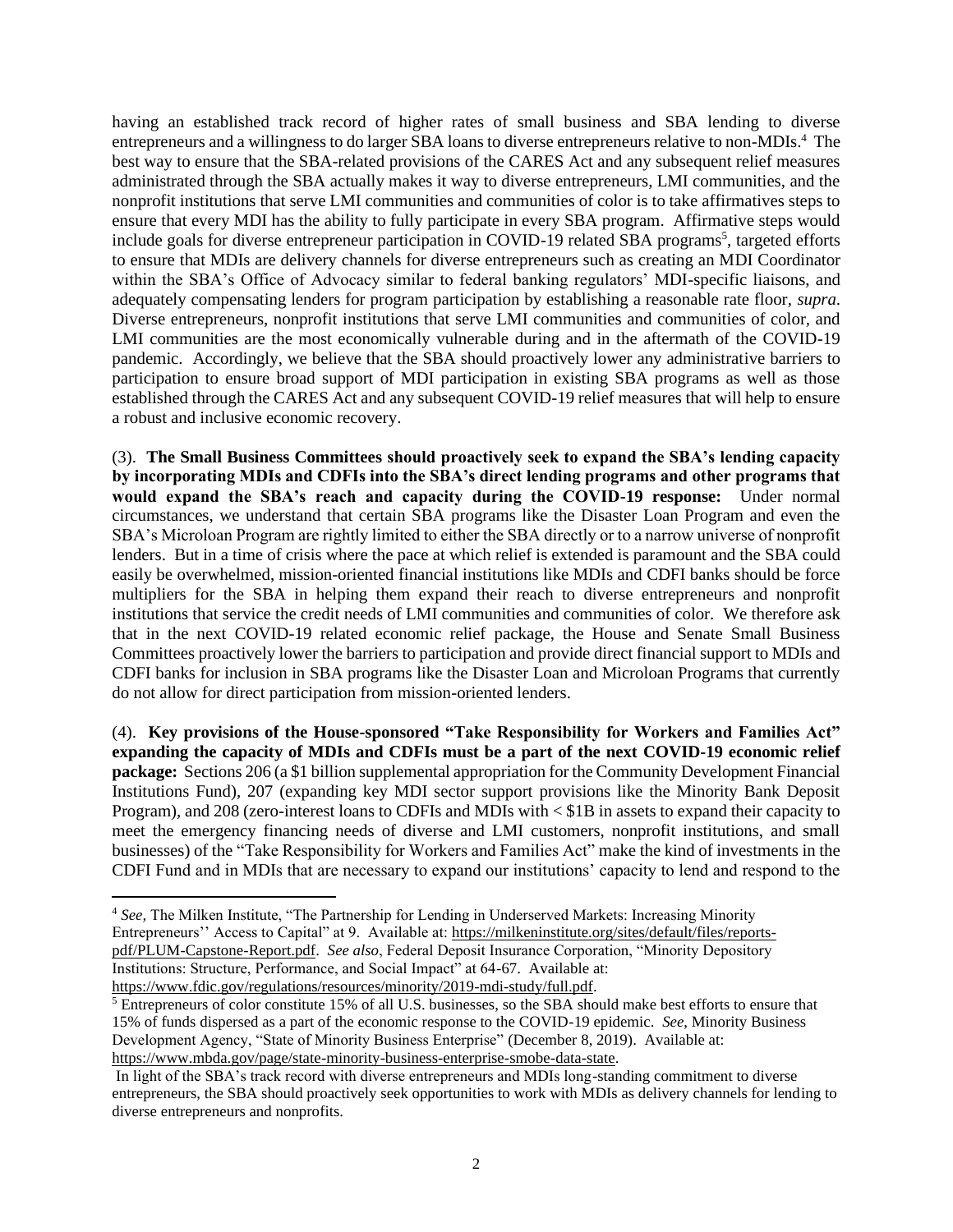growing needs of our small business, nonprofit, and consumer banking clients during the COVID-19 pandemic. We know that the Administration and Congress seek both a robust and inclusive economic recovery; the provisions in Sections 206, 207, and 208 will help to ensure that it is. MDIs and CDFIs have been a historically underutilized delivery channel for getting capital to LMI communities and diverse entrepreneurs and nonprofit institutions, and these three sections of the "Take Responsibility for Workers and Families Act" could go a long way in rectifying this historic oversight precisely at a time when the communities our institutions serve need help the most.

## (5). **The next iteration of COVID-19 economic relief measures should include H.R. 5322, the**

**"Ensuring Diversity in Community Banking Act of 2019 Act"** The Act includes a number of important provisions that the NBA has advocated on for some time. The NBA has long sought to codify and enhance federal agency participation in Treasury's Minority Bank Deposit Program (MBDP). The Act brings about much-needed reforms to the MBDP – a program which has unfortunately gone underutilized by federal agencies. The NBA has similarly raised concerns with prudential regulators that bank examiners do not come to our institutions with an understanding of the unique operating environments associated with the economically distressed communities our institutions disproportionately serve. The Act seeks to rectify this by taking historic steps to diversify our federal bank examiner corps and to introduce best practices across federal banking regulators regarding culturally-competent training and best practices to ensure that examiners have a full appreciation of our institutions' unique operational challenges. The NBA has long viewed Treasury's Financial Agent Mentor-Protégé Program (Program) as an underutilized vehicle for MDI-majority bank partnerships, and the Act expands the Program's reach to include more MDI-majority partnerships in administering programs through the Bureau of the Fiscal Service.

(6). **The next iteration of COVID-19 economic relief measures should include modernizing Section 29 of the Federal Deposit Insurance Act such that well-capitalized community banks can diversify their deposit bases.** Section 29 of the Federal Deposit Insurance Act's (FDIA) regulation of brokered deposits significantly impairs community banks' ability to compete with larger insured depository institutions in attracting deposits outside of their traditional branch and service networks – this despite mounting evidence that so-called brokered deposits do not contribute to bank failures and otherwise behave like core deposits.<sup>6</sup> These restrictions are particularly significant for MDIs whose deposit bases draw almost entirely from LMI communities that are the most economically vulnerable as a result of the COVID-19 pandemic.<sup>7</sup> Well-capitalized MDIs should be able to work with third parties to attract core deposits outside of their current branch networks without concern that it would attract unwarranted regulatory scrutiny or higher deposit insurance premiums, especially when the deposits do not pose significant risks to the institutions' safety and soundness or to the Deposit Insurance Fund. Our depositors will be the hardest hit by the economic downturn, and outdated restrictions on third-party assistance in securing core deposits that are stable sources of funding should be modernized to reflect how consumers bank and the particular impacts that we anticipate on our banks' deposit bases due to the COVID-19 pandemic. We believe that Congress should be seeking to encourage the long-term safety and soundness of MDIs which should include supporting efforts for MDIs to diversify their deposit bases – particularly during an economic emergency where massive job losses in LMI communities and communities of color are expected – through modernizing Section 29 of the FDIA.

<sup>6</sup> *See*, James R. Barth and Yanfei Sun, "Bank Funding Sources: A New Look at Brokered Deposits" at 37 (January 2018) (noting that ". . . most of the empirical studies, either those focusing on bank failures or on bank failure costs, don't provide justification for the current regulatory treatment of brokered deposits . . . Moreover, none of the studies provide direct evidence that brokered deposits are a causal factor with respect to bank failures, failure costs, or banking instability."). Utah Center for Financial Services. Available at: [https://lassonde.utah.edu/wp/wp](https://lassonde.utah.edu/wp/wp-content/uploads/2018/05/UCFS_Barth_Brokered_Deposit-2018.pdf)[content/uploads/2018/05/UCFS\\_Barth\\_Brokered\\_Deposit-2018.pdf.](https://lassonde.utah.edu/wp/wp-content/uploads/2018/05/UCFS_Barth_Brokered_Deposit-2018.pdf)

<sup>7</sup> *See,* Note 2.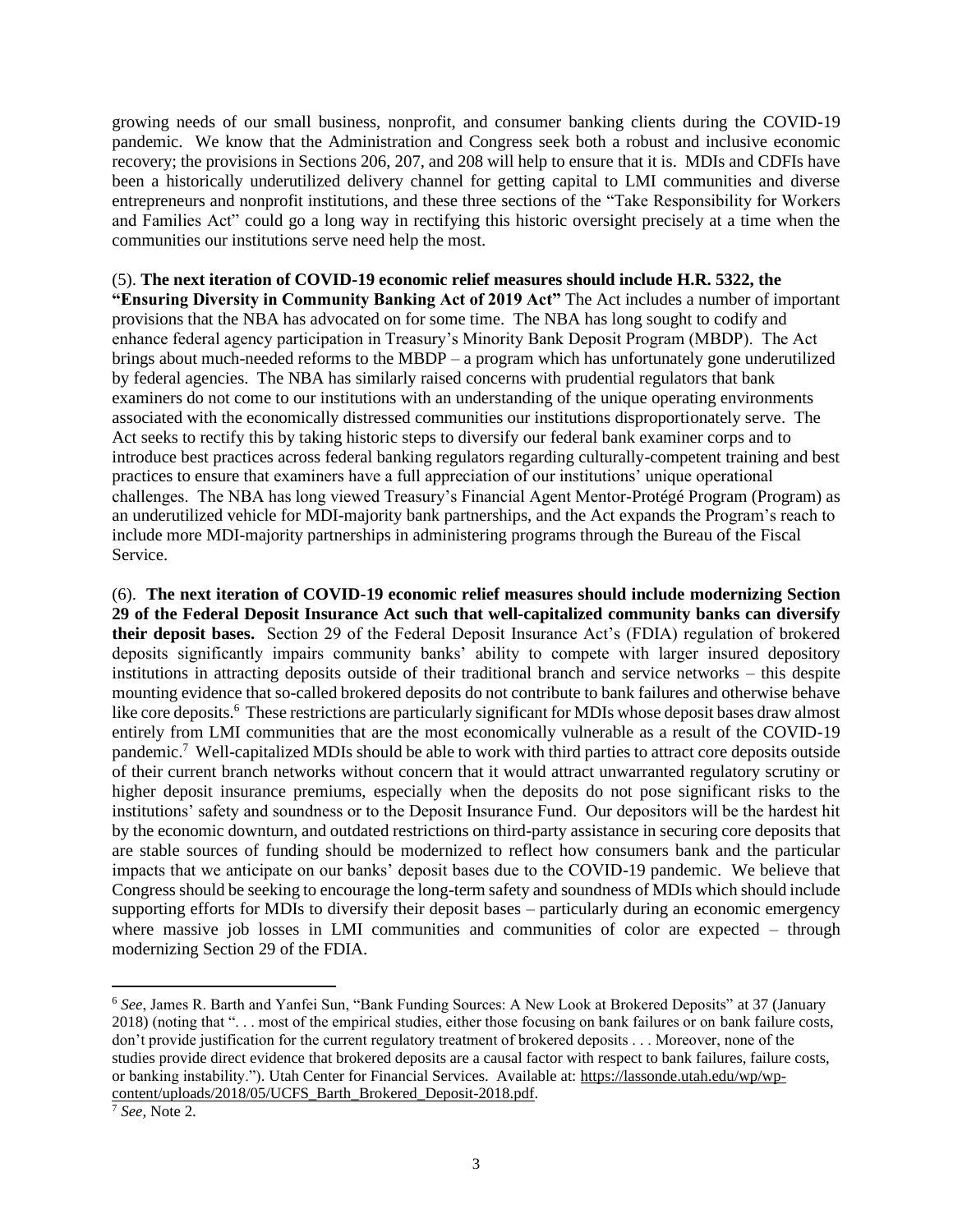(7). **The next iteration of COVID-19 economic relief measures should include a temporary regulatory reprieve from FDIC, Federal Reserve, and OCC regulatory standards to allow banks (less than 5 billion USD in assets) that target LMI communities more flexibility–such as a wider range within key ratios they must maintain (i.e., liquidity, capital adequacy, and leverage)–to not only be in good standing, but also continue to provide capital as needed.** Past research has shown most small businesses only have a few short weeks of cash on hand. A significant number of small businesses in affected neighborhoods will suffer substantial reductions in income, and therefore, require even more access to capital. Banks that may be willing to support these businesses are not going to be able to if it exceeds their regulatory thresholds. Banks with less than \$5 billion in assets represent 96 percent of all banks, but only 14 percent of all assets. Given the smaller scale of these banks and limited risk to the broader financial system, adjusting key capital ratios thresholds is an acceptable risk to reduce the effect of the current economic shock.

(8). **The next iteration of COVID-19 economic relief measures should include federal resources to enhance the Tier 1 Capital of banks that support underserved communities (e.g., MDIs and CDFIs) by fully capitalizing and leveraging Treasury's CDFI Fund Program.** A critical component of the resilience of the banking sector is the amount of Tier 1 Capital it has. Without sufficient Tier 1 Capital, not only are banks limited in the amount of deposits they can take in, but it also hampers their ability to weather loan losses. In this unprecedented economic shock, many financial institutions, especially those in underserved communities, will have increased delinquent loans. Although federal government efforts to stand up new loan loss reserves are important, standing up a new federal program with significant red tape will create a bottleneck when speed is necessary. A more sustainable effort would be to fully capitalize and leverage Treasury's CDFI Fund Program to provide direct Tier 1 capital support to banks that support LMI communities without triggering the Bank Holding Company's limitations.

(9). **The Small Business Administration should revisit the allowable interest rates under the Paycheck Protection Program, and any extensions of the Program should ensure that interest rates strike the appropriate balance between encouraging lender participation and ensuring access to affordable credit for small businesses.** While guidance from the Small Business Administration suggests that interest rates for the Paycheck Protection Program (PPP) should not exceed 4%, the current iteration of the PPP does not allow interest rates to exceed 1.0%. While the NBA understands and appreciates extending small business credit at rates small businesses can afford, very few banks – and particularly small, missionoriented lenders like MDIs that already have well-documented challenges raising capital – have a cost of capital anywhere close to 1.0%, and the proposed fee schedule does not adequately make up for the cost of underwriting and the cost of capital our member institutions would incur for each loan they would make under the Program. Further, at 1.0% there will be no secondary market for these loans, so our member institutions will have to hold these loans on their balance sheets further limiting their attractiveness to smaller financial institutions. Absent interventions that allow for lowers costs of capital for our member institutions (like accessing the Federal Reserve's discount window at the prime credit rate, *supra*) or higher origination fees, we would urge the SBA to revisit the current 1.0% rate cap and Congress to ensure that future extensions of the Program statutorily provide a rate floor of at least 2.75% -- a rate still well below the current rates across virtually all SBA program and other small business lending. Otherwise, most MDIs will be priced out of the Program significantly impairing the Program's impact and reach and the inclusiveness of any economic recovery.

We have an opportunity to avert an economic collapse if Congress and the Administration takes the necessary steps now to provide diverse small businesses, nonprofits, and LMI communities the emergency relief they need now. The steps taken through the previous three relief measures were welcomed and necessary as we anticipate a series of additional actions that will need to be taken by Congress and the Trump Administration to ensure that we not only contain the spread of COVID-19 but